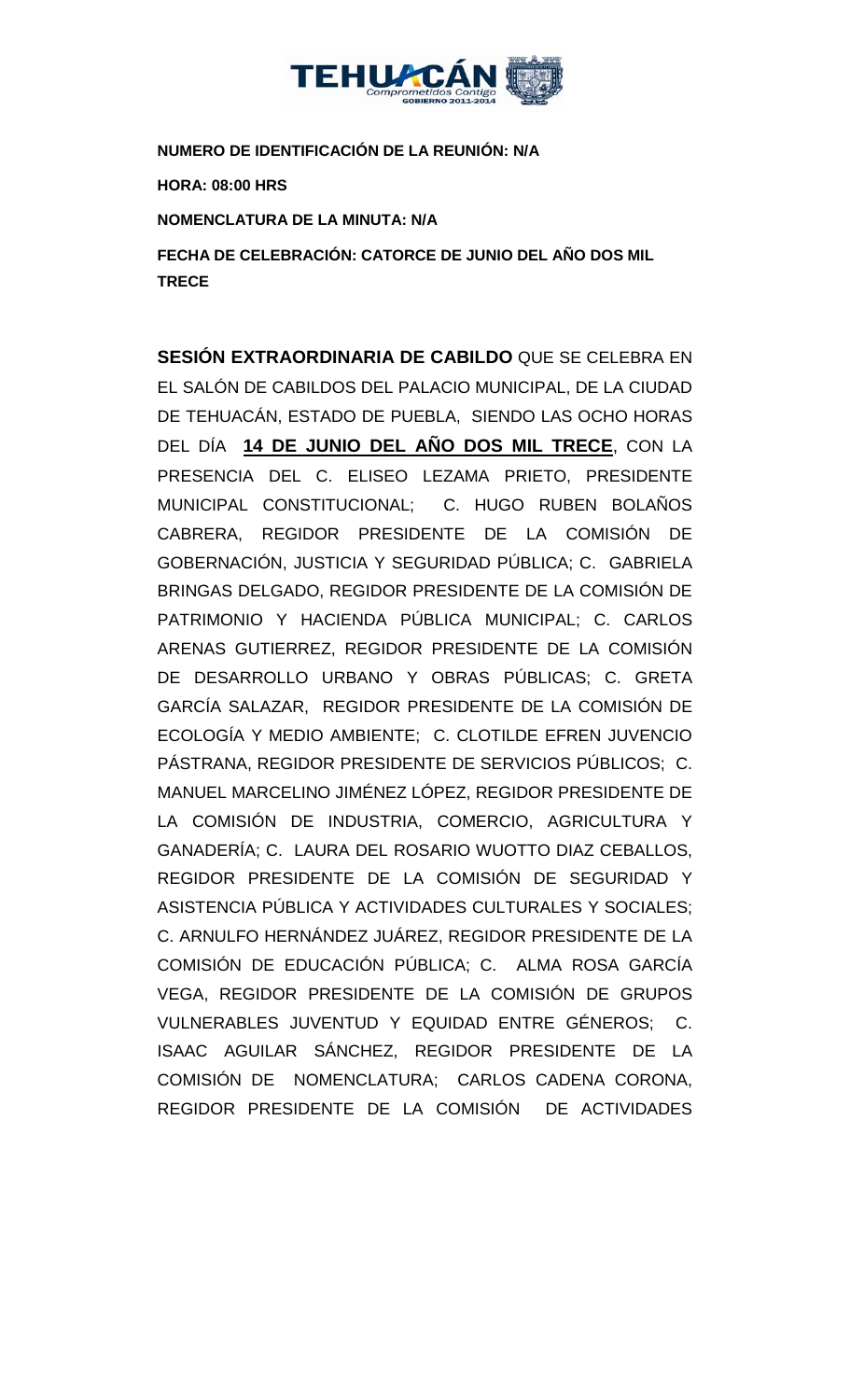DEPORTIVAS; C. ENRIQUE BUSTOS FLORES, REGIDOR PRESIDENTE DE LA COMISIÓN DE PATRIMONIO HISTÓRICO; C. LIC. ROBERTO IVÁN LINARES CHÁVEZ, SÍNDICO MUNICIPAL, ASÍ COMO EL C. DR. JOSÉ ORLANDO CUALLO CINTA, SECRETARIO DEL AYUNTAMIENTO QUIEN DA FE.---------------------------------------------

UNA VEZ QUE SE HA PASADO LISTA DE ASISTENCIA SE INFORMA LO SIGUIENTE:

NO SE ENCUENTRAN PRESENTES EN ESTA SESIÓN DE CABILDO LOS C.C. REGIDORES: ALMA ROSA GARCÍA VEGA, ISAAC AGUILAR SÁNCHEZ, CARLOS CADENA CORONA Y ENRIQUE BUSTOS FLORES.

SEÑOR PRESIDENTE LE COMUNICO QUE SE ENCUENTRAN 10 DE LOS MIEMBROS DEL CABILDO, POR LO ANTERIOR SE DECLARA EL QUÓRUM LEGAL PARA CONTINUAR CON LA PRESENTE SESIÓN DE CABILDO.

EL C. DR. JOSÉ ORLANDO CUALLO CINTA, PROCEDE A DAR LECTURA AL ORDEN DEL DÍA, MISMA QUE CONTIENE LOS SIGUIENTES PUNTOS:

### **1.- APERTURA DE LA SESIÓN**

### **2.- LISTA DE ASISTENCIA**

#### **3.- DECLARATORIA DEL QUÓRUM**

#### **4.- LECTURA DEL ACTA DE LA SESIÓN ANTERIOR**

#### **5.- PRESIDENCIA**

ANÁLISIS, DISCUSIÓN Y EN SU CASO APROBACIÓN DEL PETITORIO QUE CONTIENE LOS RESULTADOS DEL SISTEMA DE CONTROL, EVALUACION Y SEGUIMIENTO MUNICIPAL, LA INFORMACION CORRESPONDIENTE A LOS INDICADORES DE EVALUACION DE DESEMPEÑO (IED), ASI COMO LOS FORMATOS DE CUENTA PUBLICA DE AUDITORIA DEL DESEMPEÑO 2012, MISMOS QUE SE INFORMARAN A LA AUDITORIA SUPERIOR DEL ESTADO DE PUEBLA.

#### **6.- SECRETARÍA.**

SE DA CUENTA AL CABILDO DEL RECURSO DE INCONFORMIDAD PRESENTADO ANTE LA SECRETARÍA DEL AYUNTAMIENTO, POR PARTE DE LA C. DORA DEL CARMEN ADAME LEAL EN CONTRA DEL AUTO DE FECHA 22 DE MAYO DEL 2013, EMITIDA POR LA DIRECCION DE FOMENTO COMERCIAL Y ABASTOS.

## **CLAUSURA.**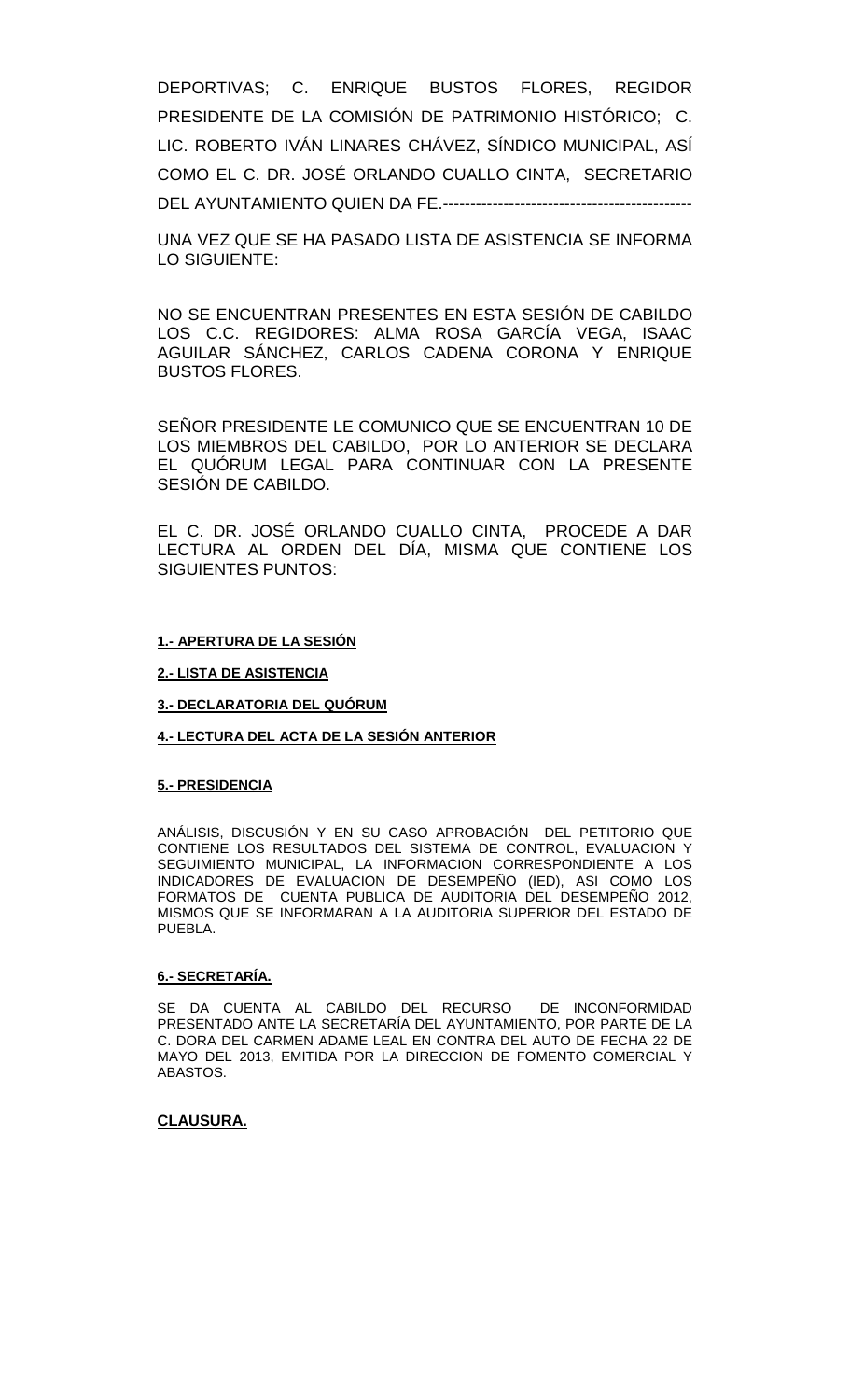PASAMOS AL PUNTO DE: LECTURA Y FIRMA DE ACTA DE LA SESIÓN ANTERIOR

EN ESTOS MOMENTOS EL DR. ORLANDO CUALLO CINTA, PROCEDE A DAR LECTURA AL ACTA ANTERIOR UNA VEZ TERMINADA LA LECTURA SE PROCEDE A PASAR A LOS REGIDORES PARA SU FIRMA CORRESPONDIENTE.

**PRESIDENCIA.- ANÁLISIS, DISCUSIÓN Y EN SU CASO**  DEL PETITORIO QUE CONTIENE LOS **RESULTADOS DEL SISTEMA DE CONTROL, EVALUACIÓN Y SEGUIMIENTO MUNICIPAL, LA INFORMACIÓN CORRESPONDIENTE A LOS INDICADORES DE EVALUACIÓN DE DESEMPEÑO (IED), ASI COMO LOS FORMATOS DE CUENTA PÚBLICA DE AUDITORÍA DEL DESEMPEÑO 2012, MISMOS QUE SE INFORMARAN A LA AUDITORÍA SUPERIOR DEL ESTADO DE PUEBLA.**

SEÑOR PRESIDENTE MUNICIPAL, TIENE USTED EL USO DE LA PALABRA.

EL C. ELISEO LEZAMA PRIETO, PROCEDE A DAR LECTURA AL DOCUMENTO DE REFERENCIA, MISMO QUE A LA LETRA DICE:

## **"…HONORABLE CABILDO:**

EL SUSCRITO **ELISEO LEZAMA PRIETO**, EN MI CARÁCTER DE PRESIDENTE MUNICIPAL CONSTITUCIONAL DEL HONORABLE AYUNTAMIENTO DE TEHUACÁN, PUEBLA, CON FUNDAMENTO EN LO ESTABLECIDO POR EL ARTÍCULO 115 DE LA CONSTITUCIÓN POLÍTICA DE LOS ESTADOS UNIDOS MEXICANOS; 76 PÁRRAFO SEGUNDO, 77, 78 FRACCIONES XVIII DE LA LEY ORGÁNICA MUNICIPAL, 91 FRACCION XVIII SOLICITO A ESTE HONORABLE CABILDO **LA APROBACION DE LOS RESULTADOS DEL SISTEMA DE CONTROL, EVALUACIÓN Y SEGUIMIENTO MUNICIPAL, LA INFORMACIÓN CORRESPONDIENTE A LOS INDICADORES DE EVALUACIÓN DE DESEMPEÑO (IED), ASÍ COMO LOS FORMATOS DE CUENTA PÚBLICA DE AUDITORÍA DEL DESEMPEÑO 2012, MISMOS QUE SE INFORMARAN A LA AUDITORIA SUPERIOR DEL ESTADO DE PUEBLA**.

## **C O N S I D E R A N D O S**

**I.-** QUE DE CONFORMIDAD CON EL ARTÍCULO 115 DE LA CONSTITUCIÓN POLÍTICA DE LOS ESTADOS UNIDOS MEXICANOS, LOS MUNICIPIOS ESTARÁN INVESTIDOS DE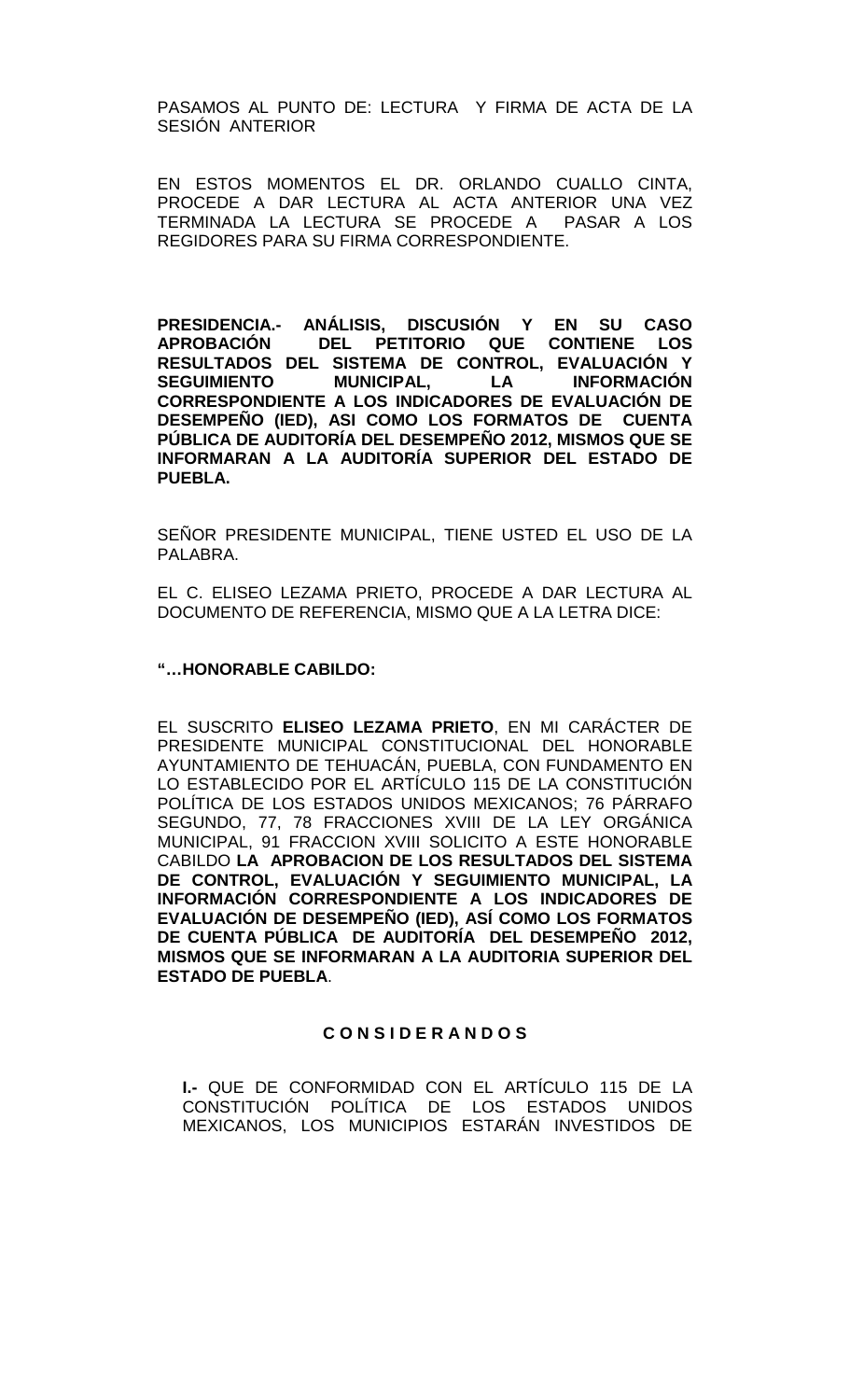PERSONALIDAD JURÍDICA Y SERAN AUTONOMOS CONFORME A LA LEY, LOS AYUNTAMIENTOS TENDRÁN FACULTADES PARA APROBAR, DE ACUERDO CON LAS LEYES EN MATERIA MUNICIPAL QUE DEBERÁN EXPEDIR LAS LEGISLATURAS DE LOS ESTADOS, LOS BANDOS DE POLICÍA Y GOBIERNO, LOS<br>REGLAMENTOS. CIRCULARES Y DISPOSICIONES REGLAMENTOS, CIRCULARES Y ADMINISTRATIVAS DE OBSERVANCIA GENERAL DENTRO DE SUS RESPECTIVAS JURISDICCIONES, QUE ORGANICEN LA ADMINISTRACIÓN PÚBLICA MUNICIPAL, REGULEN LAS MATERIAS, PROCEDIMIENTOS, FUNCIONES Y SERVICIOS PÚBLICOS DE SU COMPETENCIA Y ASEGUREN LA PARTICIPACIÓN CIUDADANA Y VECINAL.

**II.-** QUE EL ARTÍCULO 107 DE LA CONSTITUCIÓN POLÍTICA DEL ESTADO LIBRE Y SOBERANO DE PUEBLA DETERMINA QUE EL PODER PÚBLICO DEL ESTADO Y LOS AYUNTAMIENTOS TIENEN EL DEBER DE PROMOVER EL DESARROLLO ECONÓMICO Y SOCIAL DE SUS HABITANTES Y PARA ELLO SU ACTIVIDAD SERÁ PROGRAMADA.

**III.-** QUE EL ARTÍCULO 78 FRACCIONES I, XVII Y XVIII DE LA LEY ORGÁNICA MUNICIPAL, DETERMINA DENTRO DE LAS ATRIBUCIONES DE LOS AYUNTAMIENTOS EL CUMPLIR Y HACER CUMPLIR, EN LOS ASUNTOS DE SU COMPETENCIA, LAS LEYES, DECRETOS Y DISPOSICIONES DE OBSERVANCIA GENERAL DE LA FEDERACIÓN Y DEL ESTADO, ASÍ COMO LOS ORDENAMIENTOS MUNICIPALES; FOMENTAR LAS ACTIVIDADES DEPORTIVAS, CULTURALES Y EDUCATIVAS, ESTANDO OBLIGADOS A SEGUIR LOS PROGRAMAS QUE EN<br>ESTA MATERIA ESTABLEZCAN LAS AUTORIDADES ESTABLEZCAN COMPETENTES; ASI COMO PROMOVER CUANTO ESTIME CONVENIENTE PARA EL PROGRESO ECONÓMICO, SOCIAL Y CULTURAL DEL MUNICIPIO.

**IV.-** QUE EL ARTÍCULO 91 EN SU FRACCIÓN XXVI DE LA MISMA LEY ORGÁNICA MUNICIPAL, PRECEPTÚA QUE EL CIUDADANO PRESIDENTE MUNICIPAL CONSTITUCIONAL TIENE DENTRO DE SUS FACULTADES Y OBLIGACIONES LA DE PROMOVER LO NECESARIO AL FOMENTO DE LA AGRICULTURA, INDUSTRIA, COMERCIO, EDUCACIÓN, HIGIENE, BENEFICENCIA Y DEMÁS RAMOS DE LA ADMINISTRACIÓN PÚBLICA MUNICIPAL Y ATENDER AL EFICAZ FUNCIONAMIENTO DE LAS OFICINAS Y ESTABLECIMIENTOS PÚBLICOS MUNICIPALES.

**V.- QUE** CON MOTIVO DE LA AUDITORIA DEL DESEMPEÑO PARA EL EJERCICIO FISCAL 2012, QUE LA AUDITORIA SUPERIOR DEL ESTADO DE PUEBLA REALIZA A ESTE H. AYUNTAMIENTO, CON FECHA 06 DE JUNIO SE RECIBIÓ EN LAS OFICINAS DE LA SECRETARIA DE ESTA H. AYUNTAMIENTO EL OFICIO NO. ASP/03250-13/AEED MEDIANTE EL CUAL LA AUDITORIA SUPERIOR DEL ESTADO REQUIERE AL SUSCRITO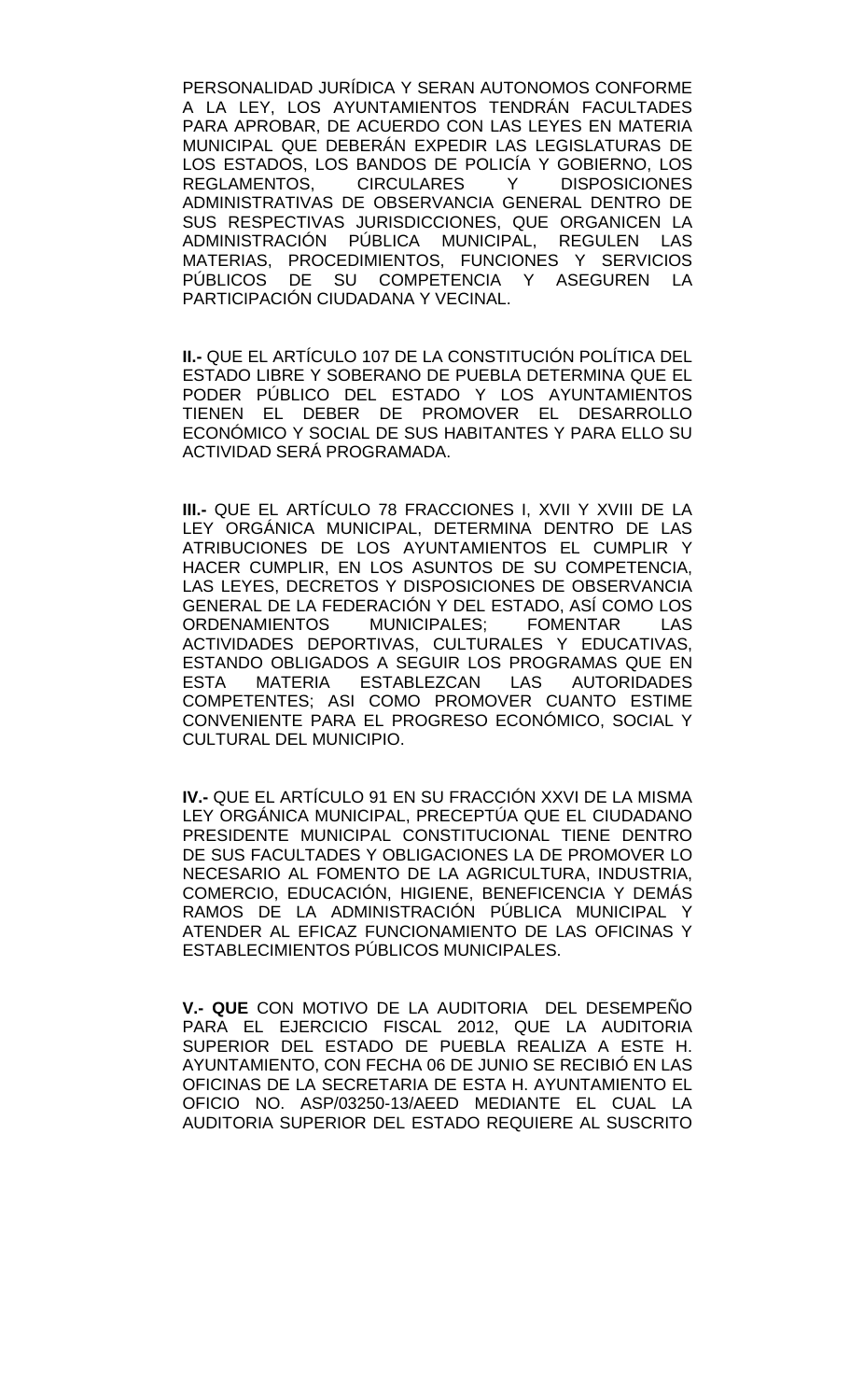REMITIR DENTRO DE CINCO DÍAS HÁBILES CONTADOS A PARTIR DEL DÍA HÁBIL SIGUIENTE A AQUEL EN QUE SURTA SUS EFECTOS LA NOTIFICACIÓN ANTES CITADA, LA INFORMACIÓN QUE SE DESCRIBE A CONTINUACIÓN:

**1.**- RESULTADOS DEL SISTEMA DE CONTROL, EVALUACIÓN Y SEGUIMIENTO MUNICIPAL. **2.**- INFORMACIÓN CORRESPONDIENTE A LOS INDICADORES DE EVALUACIÓN DE DESEMPEÑO (IED). **3.**- FORMATOS CUENTA PÚBLICA DE AUDITORÍA DEL DESEMPEÑO 2012.

DICHA INFORMACIÓN HA SIDO DEBIDAMENTE RECABADA Y SE AGREGA COMO ANEXO AL PRESENTE PETITORIO.

POR LO ANTERIORMENTE EXPUESTO Y FUNDADO EN TODOS Y CADA UNO DE LOS CONSIDERANDOS QUE ANTECEDEN, Y EN USO DE LAS FACULTADES CONFERIDAS EXPONGO EL SIGUIENTE:

## **P E T I T O R I O**

**PRIMERO.-** LA APROBACION DE LA INFORMACIÓN QUE SE REMITIRÁ A LA AUDITORIA SUPERIOR DEL ESTADO DE PUEBLA CONSISTENTE EN: -LOS RESULTADOS DEL SISTEMA DE CONTROL, EVALUACIÓN Y SEGUIMIENTO MUNICIPAL. – INFORMACIÓN CORRESPONDIENTE A LOS INDICADORES DE EVALUACIÓN DE DESEMPEÑO (IED). –FORMATOS CUENTA PÚBLICA DE AUDITORÍA DEL DESEMPEÑO 2012.

**SEGUNDO.-** DESIGNAR AL TITULAR DE LA TESORERÍA MUNICIPAL A EFECTO DE QUE A LA BREVEDAD HAGA LLEGAR LA INFORMACIÓN CITADA EN EL PETITORIO ANTERIOR A LA<br>AUDITORIA SUPERIOR DEL ESTADO DE PUEBLA.– AUDITORIA SUPERIOR DEL ESTADO DE **ATENTAMENTE.- "TEHUACAN, COMPROMETIDOS CONTIGO".- TEHUACAN, PUEBLA, A 14 DE JUNIO DEL 2013.- C. ELISEO LEZAMA PRIETO.- PRESIDENTE MUNICIPAL CONSTITUCIONAL.- FIRMA ILEGIBLE…"**

SE ENCUENTRA PRESENTE EN ESTA SESIÓN DE CABILDO EL TESORERO MUNICIPAL QUIEN PROCEDE A DAR UNA AMPLIA EXPLICACIÓN AL RESPECTO.

SEÑOR PRESIDENTE MUNICIPAL, REGIDORES Y SINDICO MUNICIPAL, EN VOTACIÓN SE LES CONSULTA SI SE APRUEBA LA PROPUESTA PRESENTADA EN CUESTIÓN, LOS QUE ESTÉN POR LA AFIRMATIVA SÍRVANSE MANIFESTARLO LEVANTANDO LA MANO.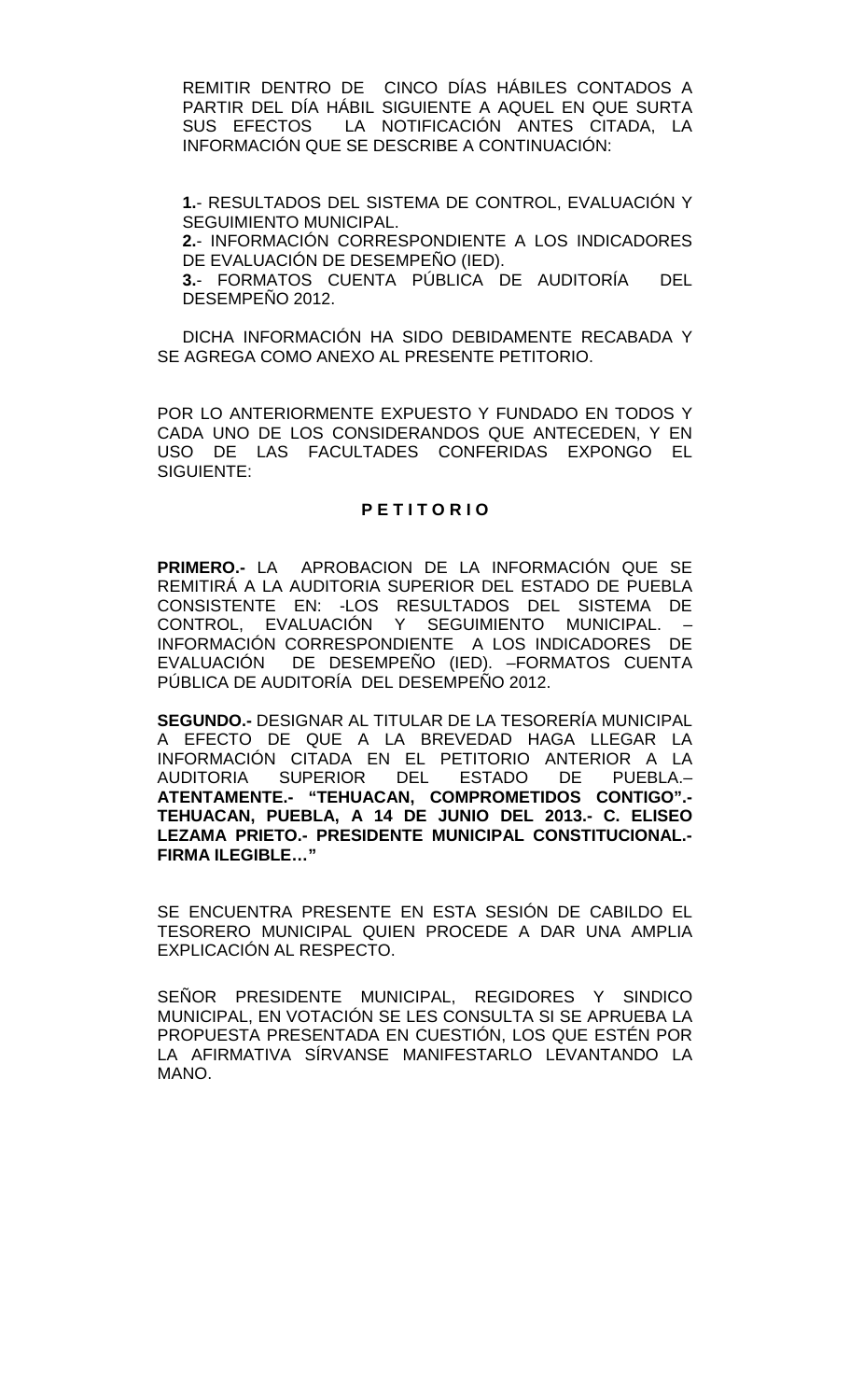HABIÉNDOSE ANALIZADO AMPLIAMENTE EL CONTENIDO DEL DICTAMEN DE REFERENCIA, POR MAYORÍA CON 10 VOTOS A FAVOR POR PARTE DE LOS INTEGRANTES DEL HONORABLE CABILDO, SE DETERMINA EL SIGUIENTE:

## **A C U E R D O**

**PRIMERO.-** SE APRUEBA LA INFORMACIÓN QUE SE REMITIRÁ A LA AUDITORIA SUPERIOR DEL ESTADO DE PUEBLA CONSISTENTE EN: -LOS RESULTADOS DEL SISTEMA DE CONTROL, EVALUACIÓN Y SEGUIMIENTO MUNICIPAL. – INFORMACIÓN CORRESPONDIENTE A LOS INDICADORES DE EVALUACIÓN DE DESEMPEÑO (IED).– FORMATOS CUENTA PÚBLICA DE AUDITORÍA DEL DESEMPEÑO 2012., MISMOS QUE SE ENCUENTRAN EN UN ANEXO POR SEPARADO, QUE PASA A FORMAR PARTE DEL PRESENTE ACUERDO.

**SEGUNDO.-** SE DESIGNA AL TITULAR DE LA TESORERÍA MUNICIPAL A EFECTO DE QUE A LA BREVEDAD HAGA LLEGAR LA INFORMACIÓN CITADA EN EL PETITORIO ANTERIOR A LA AUDITORÍA SUPERIOR DEL ESTADO DE PUEBLA.

LO ANTERIOR CON FUNDAMENTO EN LOS DISPOSITIVOS LEGALES INVOCADOS EN EL PETITORIO DE REFERENCIA.

**SECRETARÍA.-** SE DA CUENTA AL CABILDO DEL RECURSO DE INCONFORMIDAD PRESENTADO ANTE LA SECRETARÍA DEL AYUNTAMIENTO, POR PARTE DE LA C. DORA DEL CARMEN ADAME LEAL EN CONTRA DEL AUTO DE FECHA 22 DE MAYO DEL 2013, EMITIDA POR LA DIRECCIÓN DE FOMENTO COMERCIAL Y ABASTOS.

EL C. DR. JOSE ORLANDO CUALLO MANIFIESTA:

CIUDADANOS REGIDORES, INTEGRANTES DEL CABILDO:

DOY CUENTA A ESTE HONORABLE CABILDO, DEL RECURSO DE INCONFORMIDAD PRESENTADO EN LA SECRETARIA A MI CARGO, POR PARTE DE DORA DEL CARMEN ADAME LEAL, REGISTRADO CON EL FOLIO 003169, EN CONTRA DEL AUTO DE FECHA 22 DE MAYO DEL 2013, EMITIDA POR LA DIRECCION DE FOMENTO COMERCIAL Y ABASTOS, DENTRO DEL EXPEDIENTE MN65.

LO ANTERIOR CON EL PROPOSITO DE QUE TENGA A BIEN ACORDAR LO CONDUCENTE.

SEÑOR PRESIDENTE MUNICIPAL, REGIDORES Y SINDICO MUNICIPAL, EN VOTACIÓN SE LES CONSULTA SI SE APRUEBA LA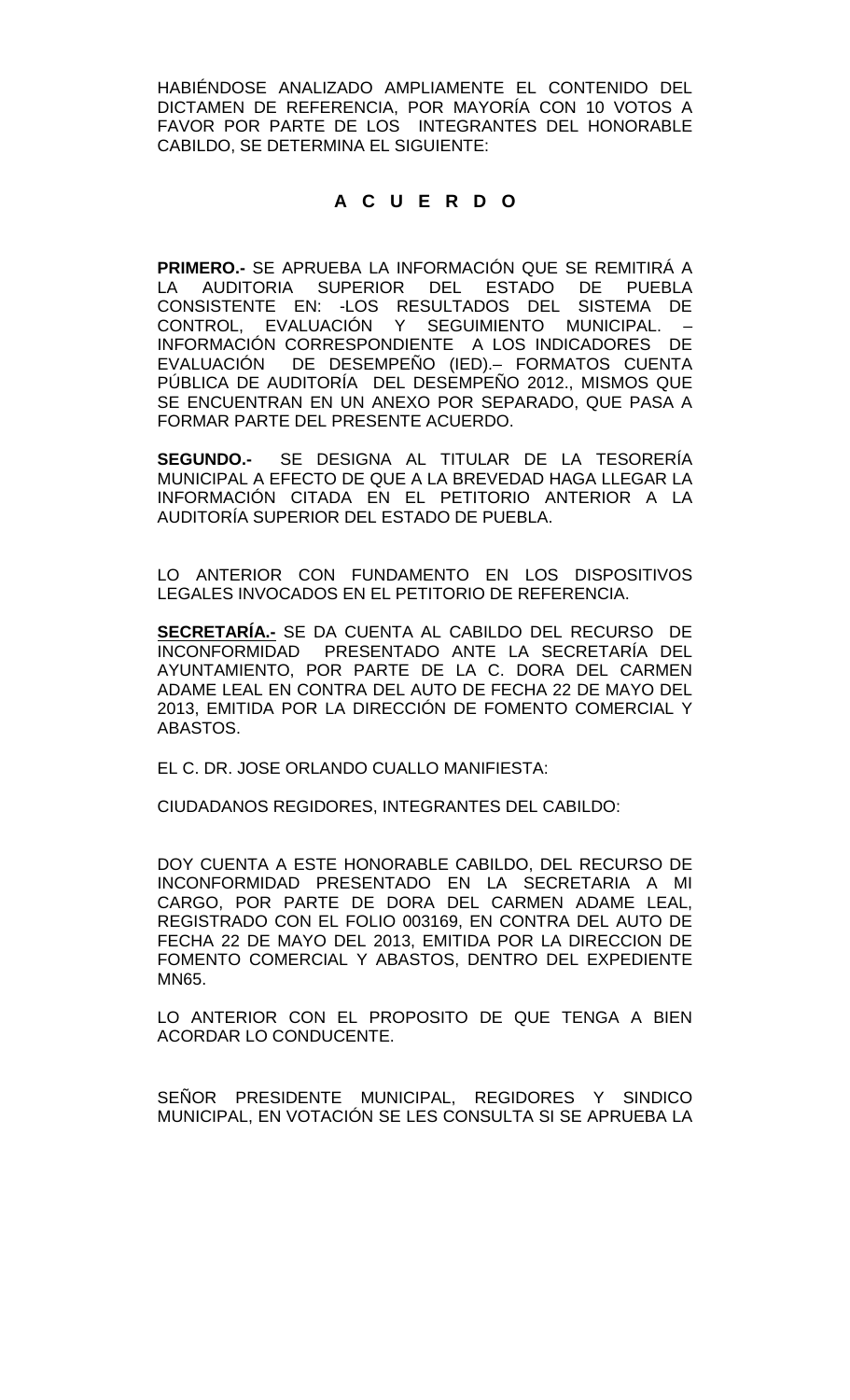PROPUESTA PRESENTADA EN CUESTIÓN, LOS QUE ESTÉN POR LA AFIRMATIVA SÍRVANSE MANIFESTARLO LEVANTANDO LA MANO.

HABIÉNDOSE ANALIZADO AMPLIAMENTE EL CONTENIDO DEL DICTAMEN DE REFERENCIA, POR MAYORÍA CON 10 VOTOS A FAVOR POR PARTE DE LOS INTEGRANTES DEL HONORABLE CABILDO, SE DETERMINA EL SIGUIENTE:

# **A C U E R D O**

**ÚNICO.-** TURNESE EL RECURSO DE INCONFORMIDAD A LA DIRECCIÓN GENERAL DE ASUNTOS JURÍDICOS, A FIN DE QUE SUBSTANCIE EL PROCEDIMIENTO CORRESPONDIENTE, HASTA SU TOTAL RESOLUCIÓN.

NO HABIÉNDO ASUNTO QUE TRATAR SE DA POR TERMINADA LA PRESENTE SESIÓN DE CABILDO, SIENDO LAS NUEVE HORAS CON QUINCE MINUTOS DEL DÍA CATORCE DE JUNIO DEL AÑO DOS MIL TRECE, PROCEDIENDOSE A LEVANTAR LA PRESENTE ACTA QUE FIRMAN LOS QUE EN ELLA INTERVINIERON.- DOY FE.--

## **SECRETARIO DEL H. AYUNTAMIENTO**

# **C. JOSÉ ORLANDO CUALLO CINTA.**

**C. ELISEO LEZAMA PRIETO \_\_\_\_\_\_\_\_\_\_\_\_\_\_\_\_\_\_\_\_\_\_**

**C. HUGO RUBEN BOLAÑOS CABRERA \_\_\_\_\_\_\_\_\_\_\_\_\_\_\_\_\_\_\_\_\_\_**

**C. GABRIELA BRINGAS DELGADO** 

**C. CARLOS ARENAS GUTIERREZ \_\_\_\_\_\_\_\_\_\_\_\_\_\_\_\_\_\_\_\_\_\_**